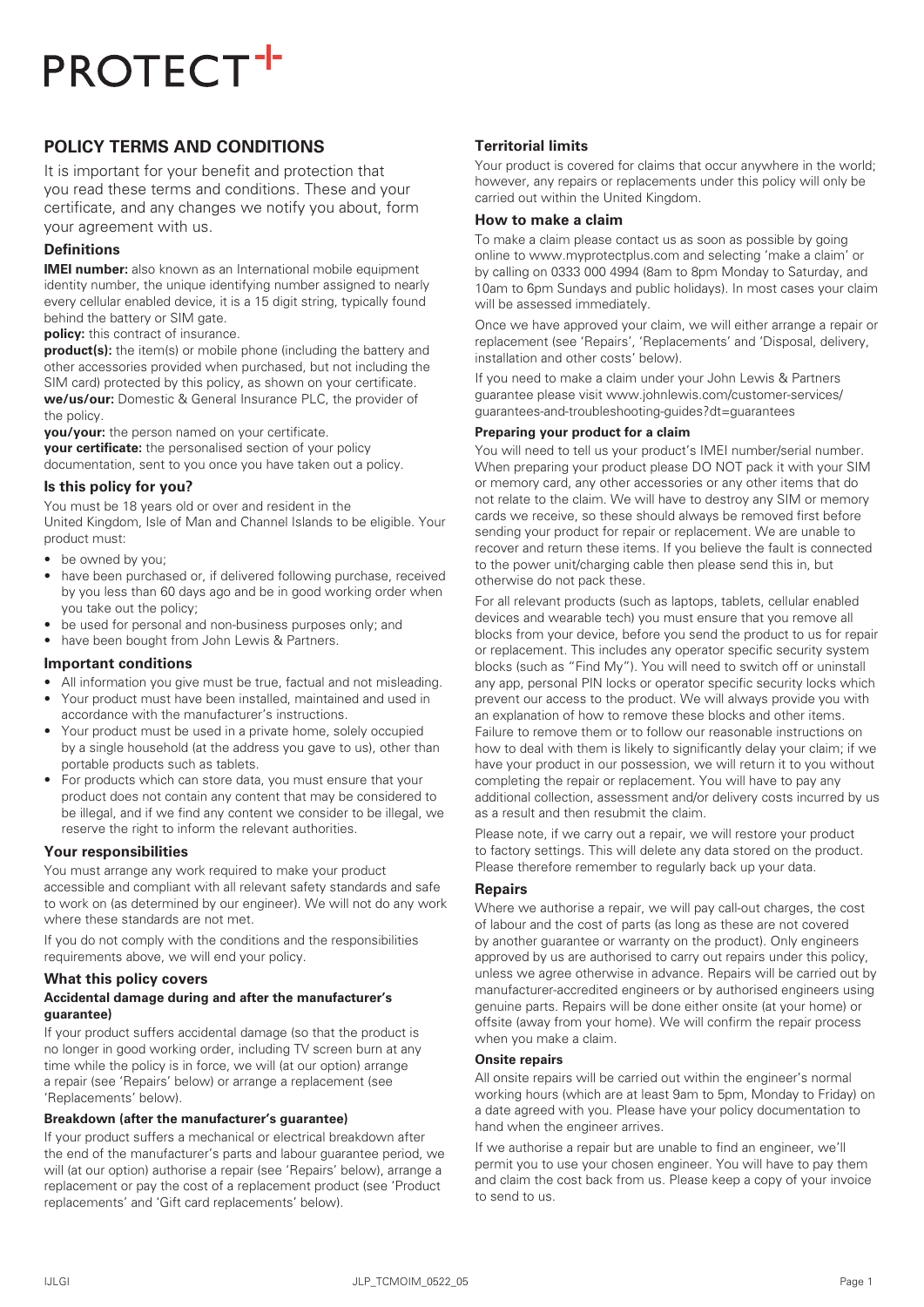If we permit you to use your chosen engineer and the proposed repair is estimated to cost more than the repair authority limit: £150 then you must ring the repair authority line on 0800 597 8580 (open 8am to 6pm Monday to Friday, 8.30am to 1.30pm Saturdays and closed Sundays and bank holidays) for an authority number before work starts.

#### **Offsite repairs**

All offsite repairs will be carried out away from your home. We will arrange for collection or send you packaging, a returns form and a prepaid protective envelope (for use from within the United Kingdom, Isle of Man or Channel Islands) for you to send us your product. We will confirm the collection process when you make a claim.

Once repaired, your product will be returned to your address at no additional charge.

#### **Replacements**

For accepted claims, we may decide (at our discretion) to arrange for you to receive either a replacement item or give you a John Lewis & Partners gift card, rather than carry out a repair (for example where we cannot repair it or we decide that it is uneconomical for us to repair your product). For items such as laptops, wearable technology, tablets, headphones or game consoles, we may decide to provide you with either a remanufactured or a refurbished replacement, rather than a new one. All replacements will be of the same or similar make and technical specification as your product. However, it may not be the same colour as your original product. We will not transfer your data to a replacement device.

**Remanufactured replacements:** A remanufactured item is one which has been rebuilt to the same or similar specification of the original manufactured product using a combination of reused, repaired and new parts.

**Refurbished replacements:** A refurbished item is one which may be either used or unused or it may be a defective item that was returned under warranty, repaired and tested for functionality by the original manufacturer, and then resold.

**Gift cards:** The gift card will be for the then current John Lewis & Partners full retail price of a replacement product of the same or similar make and technical specification and for the cost of delivery. Where the replaced product is a television, the gift card value will also include the cost of installation by John Lewis & Partners (excluding the enhanced wall mount service). All gift cards will be valid for at least 12 months from the date of issue. Gift cards will be sent to you using the most recent contact details that you gave us. If gift cards are not available we may provide a cash equivalent.

#### **Disposal, delivery, installation and other costs**

- 1. We will pay the standard delivery charges for any replacement arranged under this policy.
- 2. We will pay installation charges for televisions replaced under this policy (excluding the enhanced wall mount service). If we install your television, it will be in the same location as the original. Installation will not cover cost of any upgrade to electrical work or relocation and will be subject to John Lewis & Partners terms and conditions of installations which can be viewed at https://www.johnlewis.com/our-services/tv-installation
- 3. We will not pay for any set up of software, settings or network configuration.
- 4. If your product is replaced, you will need to arrange the disposal of the replaced product at your cost if it remains in your possession. We will dispose of the replaced product if it is in our possession or if we collect it as part of the claim process.

# **What happens if we replace your product?**

If we provide you with a remanufactured product your policy will continue on the remanufactured product as if it were the original product. We will update our records to reflect the serial number/IMEI number of your replacement device.

In all other cases, if we arrange to replace your product (or give you a gift card for a replacement), your policy will end immediately. No premium paid will be refunded.

#### **Exclusions**

We shall not be liable for:

- claims where you have breached the important conditions or failed to comply with your responsibilities set out in this policy:
- damage during delivery, installation or transportation of the product by a third party who is not our agent;
- any breakdown cost already covered by any manufacturer's, supplier's or repairer's quarantee or warranty on the product:
- replacement or recall of the product (or any part) by a supplier or the manufacturer;
- modifying or making a product comply with legislation, work on the product that is only required due to legislation changes or making it safely accessible;
- your failure to follow the manufacturer's instructions;
- any problem with the supply of electricity, gas, water, broadband or broadcast content;
- routine maintenance, cleaning, servicing and routine re-gassing;
- costs or loss arising from not being able to use your product (e.g. hiring a replacement), or incidental costs caused by breakdown or repair (e.g. costs to remove or reinstate built-in or fitted equipment):
- damage to any other property or possessions, unless it is our fault;
- cosmetic damage such as damage to paintwork, dents or scratches;
- any loss, damage or impairment to functionality caused by: theft, attempted theft, neglect, deliberate damage or damage caused by animals (other than pet cats or dogs), plants or trees;
- any loss, damage or impairment to functionality caused by: earthquake, flood, lightning, fire, wind, humidity, weather conditions, salt spray, storm or other natural events or catastrophes, abnormally high or low temperatures, plumbing problems, corrosion, chemical exposure, radiation, explosion, sabotage, terrorism, insurrection, revolution, war, riot, armed conflict, civil commotion, rebellion, man-made events or catastrophes or technological hazards (such as computer viruses or date-change faults);
- repairs, maintenance work, or use of spare parts, where not authorised by us;
- damage to ceramic or glass surfaces (unless caused by an accident protected by the policy);
- data loss;
- the cost of replacing any consumables (such as external fuses, blades, oil, petrol, batteries, rechargeable batteries, power cells, light bulbs changeable by the user, fluorescent tubes and related starter components, filters, vacuum cleaner bags, printer toner or ink cartridges, printer ribbons or fuel);
- the cost of replacing any accessories (such as lawnmower belts, attachments, cables and cable joints, plugs, light covers, grills, removable parts, glass and enamel parts, catalytic panels, external piping, rain covers, starter connections and straps, 3D glasses, brushes and tubes, or audio pick-up systems including scanners;
- for mobile phone the cost of replacing any accessories other than those which were included in the original packaging of the product;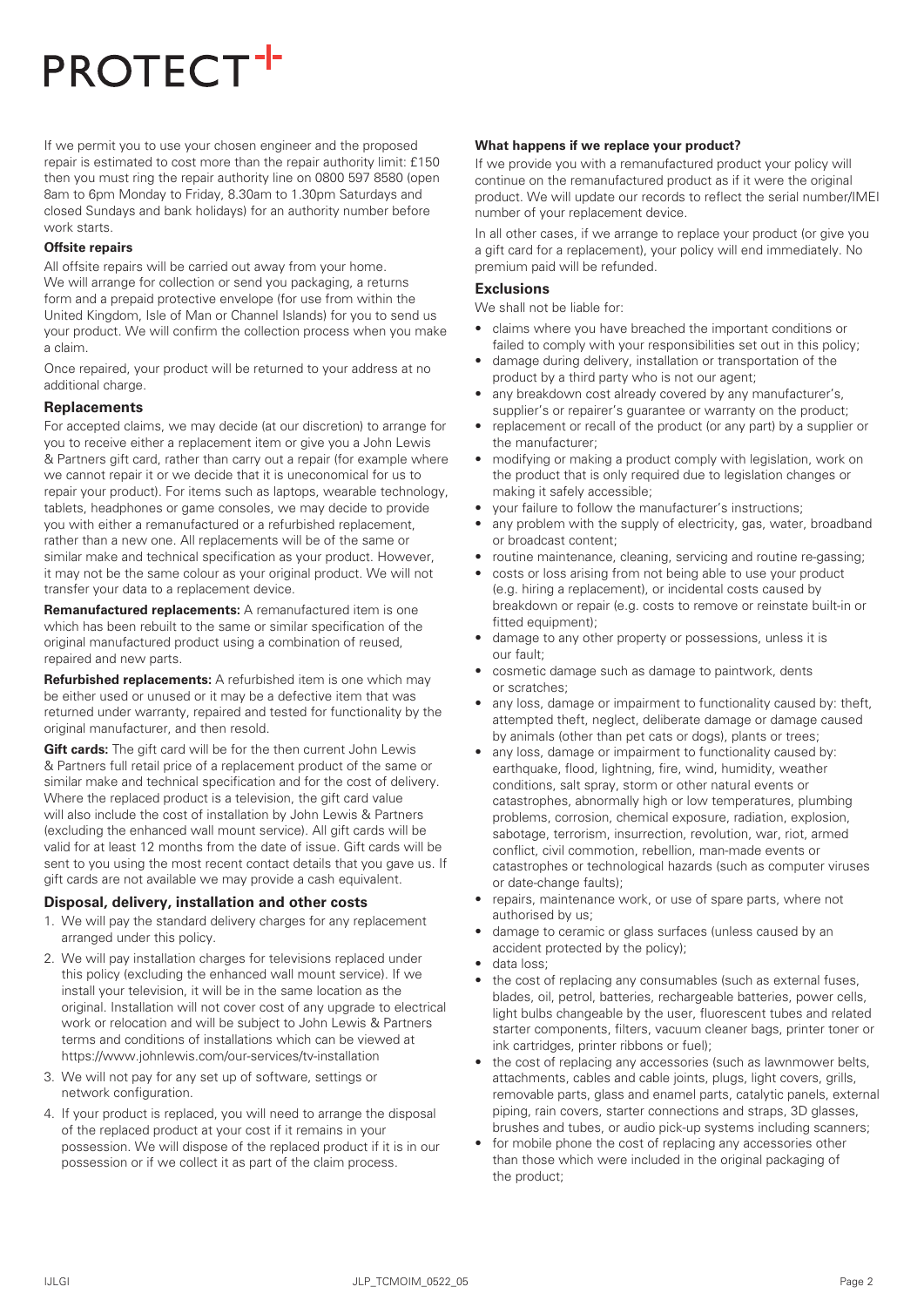- external data carriers, other input devices (scanners, mouse devices), other external controllers (if not included when purchasing the product), installing, modifying and upgrading software;
- repairs required where the product is functioning within the manufacturer's tolerances (for example, number of pixel failures);
- software interface problems, satellite or cable systems or gaining access to cables within the fabric of a building or wall;
- normal operation or adjustment of the product controls (except following an approved repair under this policy); and
- work on anything not part of the product, for example fuel lines to the product and the flue systems from the product.

## **Paying your premium**

- 1. You must pay the premium (inclusive of all applicable taxes) monthly by Direct Debit. You must make regular payments in accordance with the 'Payments schedule' set out in your policy documentation. If we are unable to collect a payment from your bank we may attempt to request payment again unless you advise us otherwise.
- 2. We will collect the payment for the first month of the policy approximately two to four weeks after the start date. Payments for all subsequent months will be collected monthly on your selected payment date (or the next working day if a weekend or bank holiday). This means that the second payment may be collected approximately two weeks after the first payment.
- 3. The payment amount collected monthly will remain the same for as long as the product remains under its manufacturer's guarantee or John Lewis & Partners guarantee. Depending on the product this will be for the first two, three or five years of the policy. In the future it may increase. In all cases, we will write to you to give you 30 days' notice of any increase in the premium and you can notify us if you wish to cancel. The notice will show the new amount to pay.
- 4. If you do not pay for your policy on time, it will be suspended from the due date. Any requests for repairs past this date will not be considered for approval unless payment is received.

## **Duration and renewal of your policy**

The policy period begins on the 'start date', as specified in your certificate, and continues indefinitely until cancelled or brought to an end in accordance with these terms and conditions. We will contact you by post, telephone, email or SMS every 12 months to remind you of the benefits and cost of your protection.

# **Cancellation and ending of the policy Cooling off period – Changing your mind**

- 1. The 'cooling off period' is the forty five (45) day period from receipt of your documentation or from the policy start date, whichever is later.
- 2. If you change your mind during the cooling off period, you can cancel your policy and we'll refund any premium paid.
- 3. If your policy automatically ends or is cancelled by us, these rights do not apply (see 'Our right to cancel your policy or bring it to an end' below).

# **After the cooling off period**

If you cancel your policy after the cooling off period, your policy will remain in place until the end of the period for which you have already paid and you will not receive any refund.

# **How to cancel**

If you wish to cancel your policy please contact us on 0333 000 4994 (8am to 8pm Monday to Saturday, and 10am to 6pm Sundays and public holidays). You can also cancel by using the cancellation form on our website, or by writing to us, at the addresses specified in the 'Customer services details' section. If you are paying by Direct Debit and tell your bank to cancel your Direct Debit Instruction, but do not contact us first, we will not immediately cancel your policy. If you do wish to cancel, please contact us directly to avoid any communications regarding outstanding payments.

# **Our right to cancel your policy or bring it to an end**

If we have reasonable grounds to believe that you have (or anyone acting for you has) claimed under this policy knowing the claim to be dishonest, exaggerated or fraudulent then we may cancel this policy immediately without any refund of premium or excess (see 'Fraudulent activity' below).

If at any time we arrange to replace your product with a new or refurbished device or by giving you a gift card, your policy will automatically end (see 'What happens if we replace your product?' above).

We may cancel this policy where there is a valid reason for doing so by giving you at least 7 days' written notice and you will receive a refund of any premium paid for the unused days of your policy. Valid reasons include but are not limited to the following:

- where you fail to comply with certain conditions and obligations (see 'Important conditions' and 'Preparing your product for a claim' above);
- where you fail to pay for the policy (see 'Paying your premium' above);
- where the manufacturer or John Lewis & Partners provide you with a replacement under the terms of their guarantee but it is not a like-for-like replacement (see 'Claims under your guarantees' below);
- where we have reasonable grounds to believe you have (or anyone acting for you has) engaged in fraudulent activity against us or our service providers and/or provided us with false information with respect to another policy you hold or have held with us (see 'Fraudulent activity' below); and/or
- where you have used threatening or abusive behaviour or language towards our staff or suppliers.

# **Customer services details**

For customer services: call 0333 000 4994, write to us at Protect Plus, Domestic & General Insurance PLC, Leicester House, 17 Leicester Street, Bedworth, Warwickshire CV12 8JP or sign in to My Account on our website: www.myprotectplus.com

Calls cost up to 13p a minute plus your phone company's access charge. Calls from mobiles may cost considerably more. Lines are open, at a minimum, from 8am to 8pm Monday to Saturday, and 10am to 6pm Sundays and public holidays). Calls may be recorded and monitored for quality and training purposes.

# **How to complain**

If you wish to complain or you are unhappy with the service provided, please contact our customer services team (see 'Customer services details' above). If you are not satisfied with how we respond you can then ask the Financial Ombudsman Service (FOS) to review your case. They can be contacted at: The Financial Ombudsman Service, Exchange Tower, London, E14 9SR, on the website http://financial-ombudsman.org.uk/, or by email at: complaint.info@financial-ombudsman.org.uk

Referral of your complaint to the FOS does not affect your right to take legal proceedings.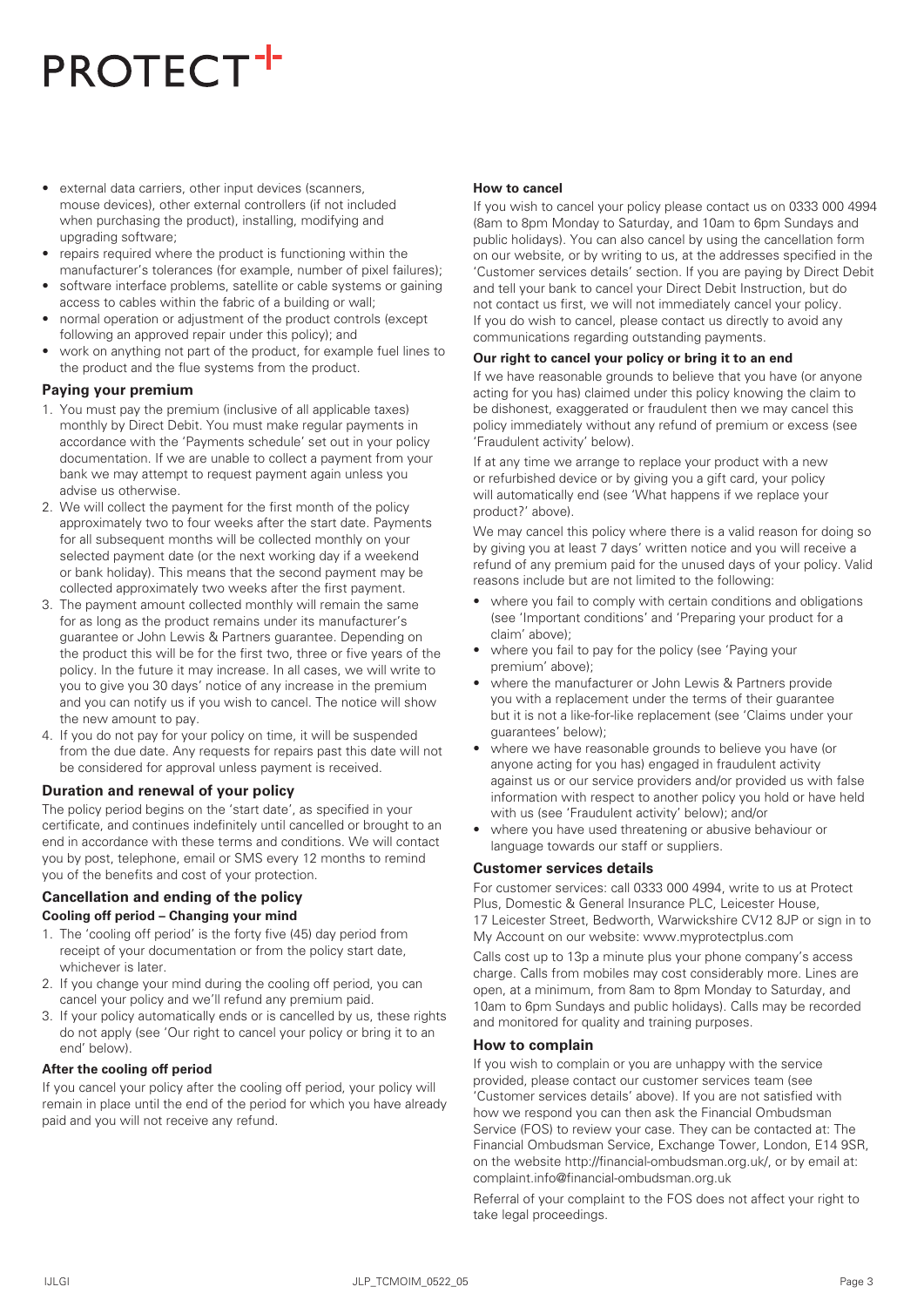# **Transferring your policy**

With our permission you may transfer your policy to a new owner of the product by giving us their details either over the telephone or in writing. We will contact the new owner for their payment details. You cannot transfer it to any other item (except for like-for-like replacements of your product provided under a manufacturer's or John Lewis & Partners guarantee).

## **Claims under your guarantees**

If the manufacturer or John Lewis & Partners provides you with a like-for-like replacement under the terms of their respective guarantee, the policy will transfer to the replacement product and will continue as if the replacement were the original product. In all other cases you cannot transfer the policy to any other item.

If the manufacturer or John Lewis & Partners provides you with a replacement under the terms of their respective guarantee but it is not a like-for-like replacement, then the policy should be cancelled and a pro rata refund will be provided.

## **Changes to these terms and conditions**

At any time we may modify or replace these terms and conditions in order to:

- comply with the law, regulations, industry guidance or codes of practice;
- rectify errors or ambiguities; and
- reflect changes in the scope or nature of the protection provided to you.

In all cases, we will give you thirty (30) days' written notice of any change that could affect your rights or obligations and provide you with a brief explanation of such changes. The new terms and conditions will take effect from the date specified in the notice. If you do not agree with the changes, you may cancel the policy by notifying us within that notice period and you will receive a pro rata refund of any premium paid for unused days of your policy.

#### **Data Protection Information**

Domestic & General Services Ltd (for service, maintenance & support plans), Domestic & General Insurance PLC (for insurance policies), and John Lewis plc are the Data Controllers for your information. This is a brief summary of how we're protecting and respecting your privacy in accordance with data protection legislation. For more information go to www.myprotectplus.com/privacynotice

## **How do we use your data?**

We use the data we hold about you (your name, address, contact and payment details) in order to provide your appliance registration, product protection, handle repair requests, fulfil obligations under the plan/policy, for analytical or statistical purposes and to contact you towards the end of your policy period to offer you an extension or notification that your policy term is due to end. We also use it to safeguard against fraud and money laundering, and for the rare event of product safety recalls.

#### **Do we share your data?**

Your data is shared across our group companies and with other companies who provide products or services to us, or who perform services on our behalf. We'll also share your data with John Lewis plc. Your payment details are only used for collecting payment, proof of payment and for fraud detection; they are not shared with third parties.

## **What happens with international data transfers?**

We may transfer your data to countries (including the US and South Africa) which may not have data protection laws which provide the same level of protection as provided in the UK. But don't worry, we have safeguards in place to help ensure that everything is adequately secured and protected.

#### **What are your rights?**

By writing to the Data Protection Officer (go to www.myprotectplus.com/privacynotice) you have the right to ask us to:

- send you a copy of the personal information we have about you
- delete your data (subject to certain exemptions)
- correct or delete any inaccurate or misleading data
- restrict the processing of your data
- provide a copy of your data to any controller
- lodge a complaint with the local data protection authority

#### **How long do we keep your data?**

We won't keep your information for any longer than is necessary. In most cases that's 10 years (the average expected life of a product), or 6 years following the expiry of a contract.

## **Any other questions?**

Please contact The Group Data Protection Officer, go to www.myprotectplus.com/privacynotice

## **Exclusion of third party rights**

This policy is only for your benefit. No rights or benefits will be given to any other third party under the policy.

## **Fraudulent activity**

- 1. We may provide your details to third parties in order to detect possible fraudulent activity.
- 2. If we believe that you have (or anyone acting for you has) engaged in fraudulent activity against us or our service providers, or provided us with false information we may request extra information in support of your application or claim (such as proof of purchase, or records of your airtime usage).
- 3. If we have reasonable grounds to believe that you have (or anyone acting for you has) claimed under this policy knowing the claim to be dishonest, exaggerated or fraudulent, then we may:
	- request extra evidence in support of your claim (such as proof of purchase or other documentation);
	- decline your claim and immediately cancel your policy without any refund of premium or excess paid;
	- recover from you the cost of any claim already paid to you under this policy and the cost of any investigation into a fraudulent claim under this policy (and we may initiate legal proceedings to do so);
	- report you to the relevant authorities, including the police;
	- put the details of the fraudulent claim onto a Register of Claims through which insurers share information to prevent fraudulent claims. A list of participants names and addresses are available on request.
- 4. If we have reasonable grounds to believe that you have (or anyone acting for you has):
	- engaged in fraudulent activity against us or our service providers; and/or
	- provided us with false information,

with respect to another policy you hold or have held with us, we may cancel this policy as well as any other policies you have with us and/or reject any applications for new policies (see 'Our right to cancel your policy or bring it to an end' above). You will receive a refund of any premium paid for unused days of the policy.